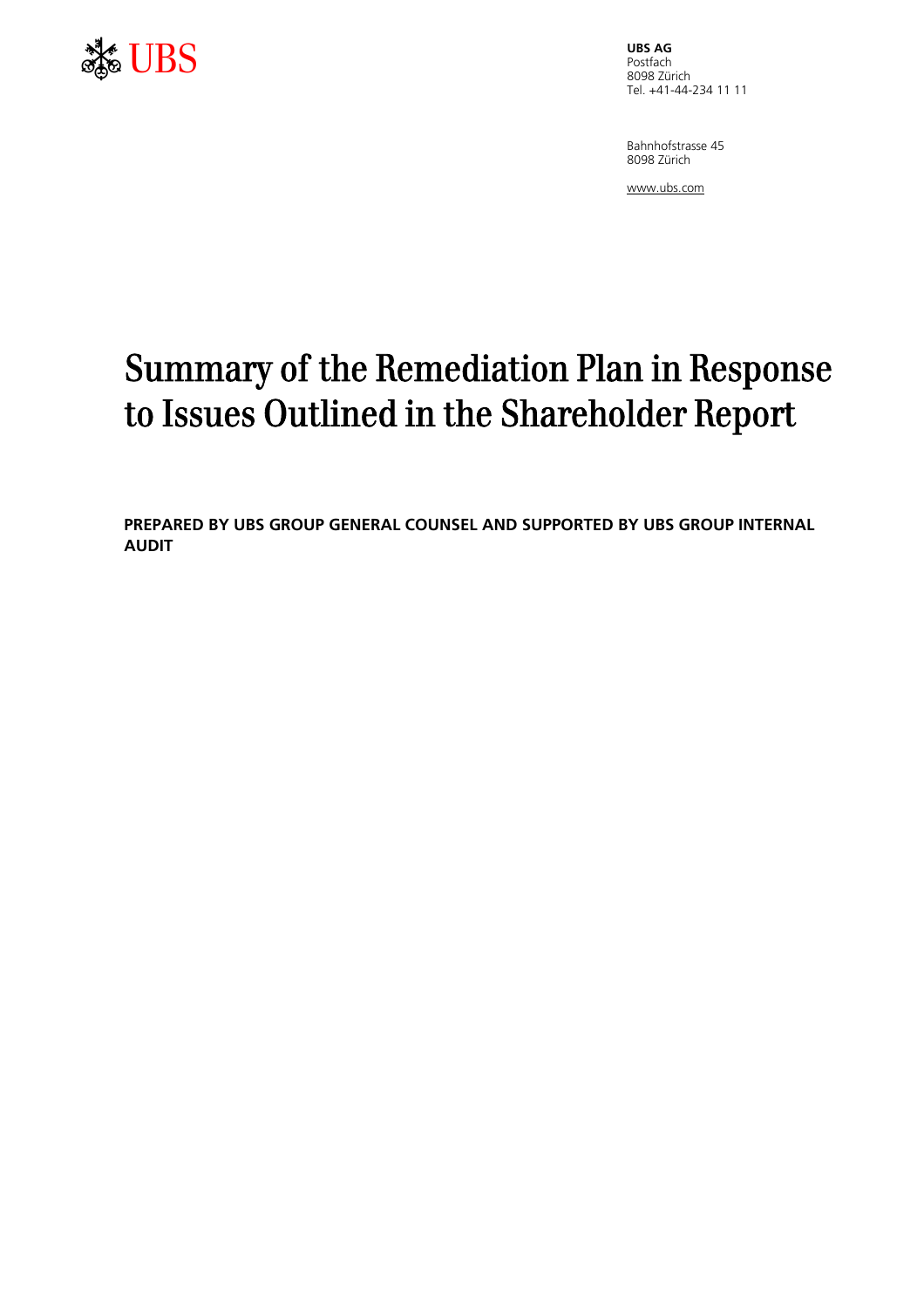

# **Table of Contents**

| 1.  |  |
|-----|--|
| 1.1 |  |
| 1.2 |  |
| 1.3 |  |
| 2.  |  |
| 2.1 |  |
| 2.2 |  |
| 2.3 |  |
| 2.4 |  |
| 2.5 |  |
| 2.6 |  |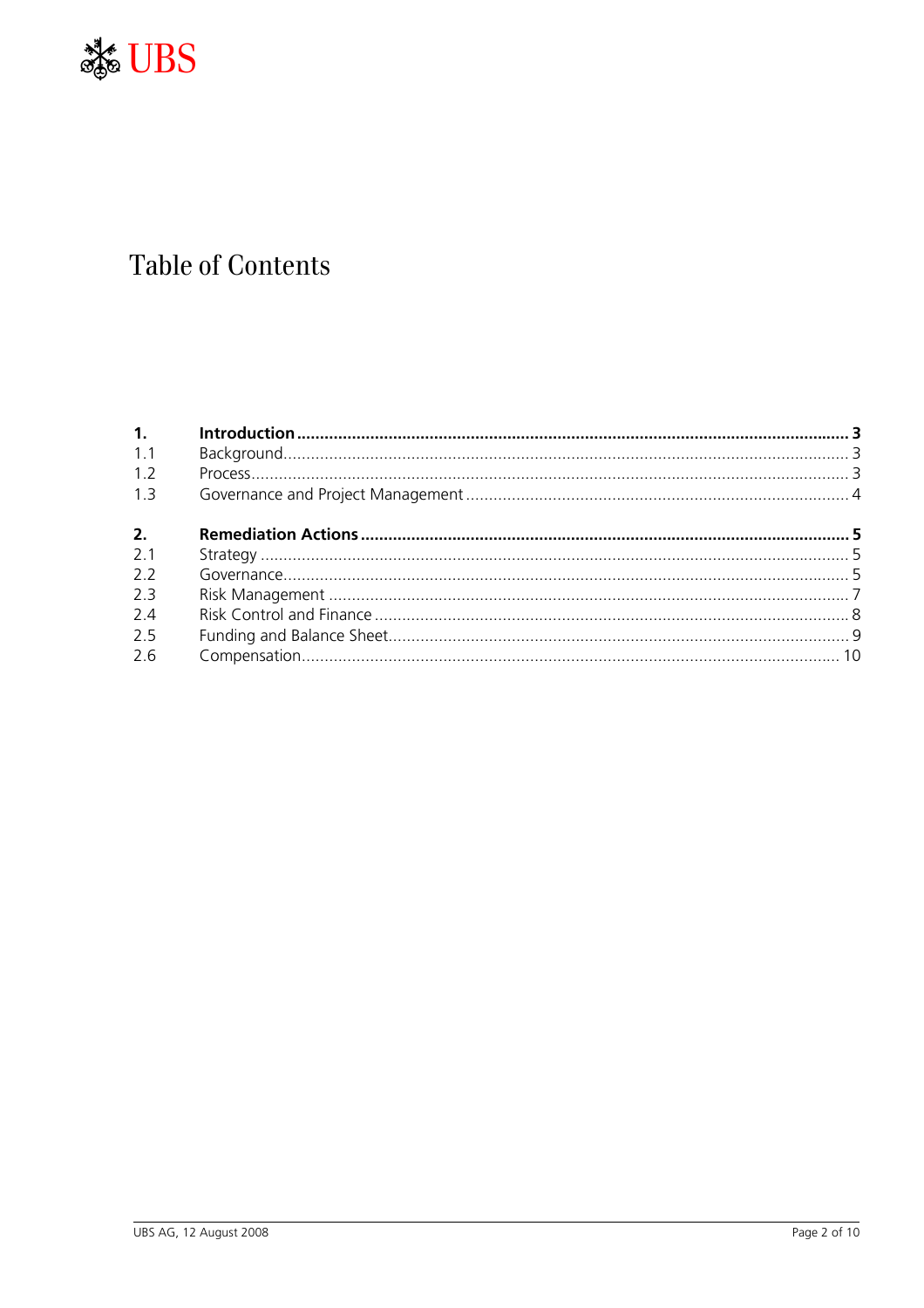

### 1. Introduction

#### **1.1 Background**

On 21 April 2008 UBS AG (**UBS**) published the Shareholder Report on UBS's Write-Downs (**Shareholder Report**) 1. The Shareholder Report describes how the losses were sustained by UBS in relation to structuring, trading, and investment activities in US mortgage and asset-backed securities, together with a retrospective assessment of the principal causes of the losses that followed the unprecedented market dislocation. UBS has subsequently provided to the EBK a remediation plan ("**Remediation Plan**"). This Report provides a summary of the Remediation Plan and should be read in conjunction with the Shareholder Report.

#### **1.2 Process**

The development of the Remediation Plan went through a number of steps. First, each of the causes or contributing factors identified in the Shareholder Report was allocated to one of six themes;

- **Strategy**
- Governance
- Risk Management
- Risk Control and Finance
- Funding and Balance Sheet Management
- Compensation

Each factor was then analysed to determine what (if any) remedial actions to take. The analysis was conducted by the team that conducted the internal review with support from Group Internal Audit. External advisers were retained to provide an independent view and to ensure that the analysis incorporated industry best practice. The Remediation Plan was then thoroughly vetted and tested by the Board of Directors ("**BoD**") and Group Executive Board ("**GEB**"), with the Group CEO taking a leading role in ensuring that the Remediation Plan delivered a comprehensive response to the issues identified in the Shareholder Report.

This Report outlines in Section 2 the actions in progress or proposed to remediate the issues identified during the course of the review. Each action item has been allocated to one or more individuals and a date set for expected completion. The vast majority of action "owners" are GEB members and principally the CEO of the Investment Bank, the Group Chief Financial Officer and the Group Chief Risk Officer. The expected completion date for all but a few items is the end of 2008. Those actions of highest importance are targeted for resolution before the end of 2008.

 $\overline{a}$ <sup>1</sup> This document can be located via the following link - http://www.ubs.com/1/e/investors/releases?newsId=140339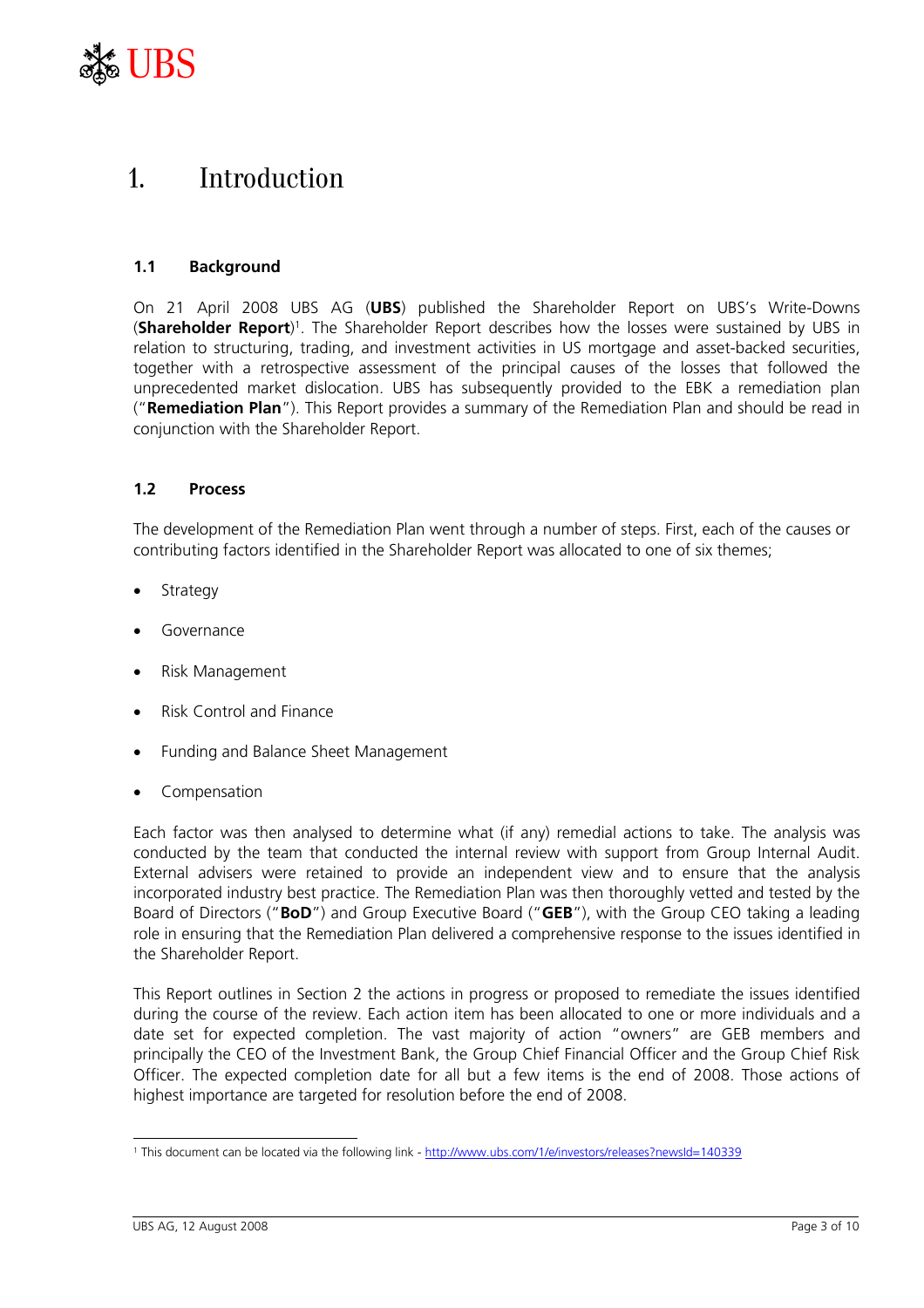

#### **1.3 Governance and Project Management**

A project-management framework has been established, to ensure a comprehensive and co-ordinated effort across the Bank, with a key priority being the assessment of the quality of remediation initiatives undertaken. The remediation actions required by this Plan will be combined with other outstanding actions arising from other reviews and assessments (where relevant). Some of the more significant remediation measures proposed in the Remediation Plan, to address perceived gaps, will require further specification and development. Such work, along with the monitoring and reporting of remediation efforts, will also be undertaken within a project-management framework.

The Group CEO oversees the remediation programme. He is supported in that regard by a Steering Committee, the members of which are: the Group CRO, Group CFO, IB CEO and COO of Risk. The Project Management will be undertaken under the leadership of the COO of Risk who will be responsible for managing the project, including monitoring, assessing and reporting the progress against plans and agreeing granular project plans / further specification where required. The COO of Risk will also be required to facilitate cross functional discussions and determine the appropriate allocation of responsibilities in relation to shared obligations.

A reporting structure has been developed to monitor progress of the project against agreed milestones. There will be monthly updates to the BoD and the GEB in relation to each stream. The Risk Committee of the BoD will evaluate the progress of the Remediation Plan at each of its meetings.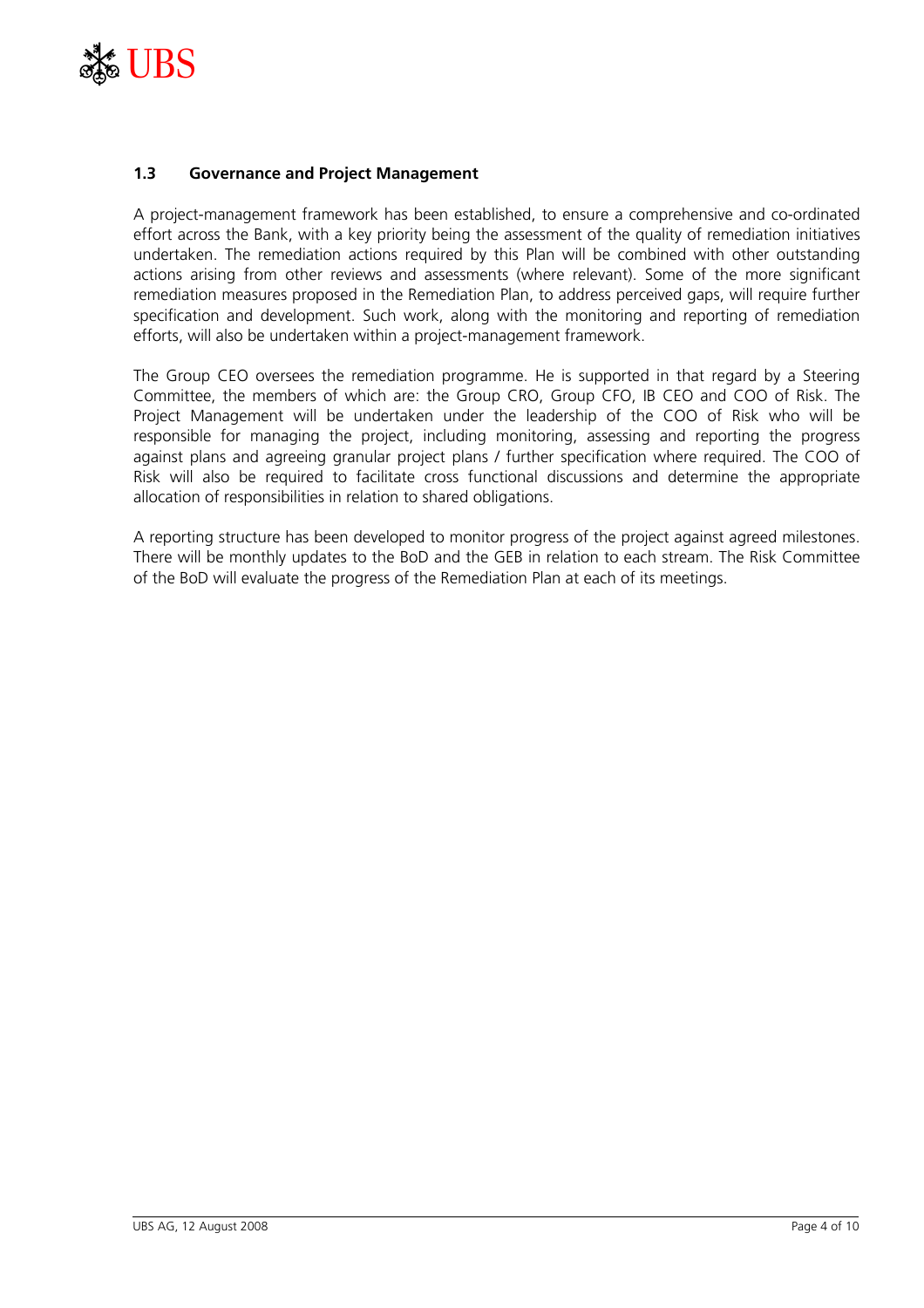

## 2. Remediation Actions

#### **2.1 Strategy**

The general strategic position of and aspirations for the Bank have been and are set by the BoD and Senior Management. In certain cases in the past the implementation plans were not thorough, specifically in the Investment Bank ("**IB**") with respect to the growth initiative pursued by the Fixed Income business.

In response, the following actions will be taken to ensure that there is effective implementation of significant strategic initiatives:

- The CEO of the IB is in the process of assessing the IB's business portfolio. The future resource requirements (capital, funding and risk) for each of its businesses will be assessed as part of this initiative.
- The Board of Directors will redefine the risk appetite in terms of earnings capacity and delegated authorities.
- The GEB and the CEO of the IB will ensure that periodic comprehensive risk reviews are undertaken, taking into account macro-environment screening, changing market conditions, portfolios and concentrations of exposures.
- Reviews as well as future business initiatives will include comprehensive descriptions of assumptions on competitive positioning, revenue expectations and resource requirements (including requirements for all relevant front-to-back processes and financial resources).
- The CEO of the IB will establish an effective project management and governance framework for strategic initiatives within the IB to ensure that the initiatives – whether they are accomplished by organic growth or through acquisitions - apply rigorous project management disciplines.
- The IB Executive Risk Committee is implementing a process to systematically review portfolios and concentrations.

#### **2.2 Governance**

Several key lessons have been identified in relation to governance. The following remediation actions will be undertaken in response:

• As outlined at the Annual General Meeting on 23 April 2008, the Chairman of UBS initiated a review of the composition of the BoD and the Board committee structure to ensure an appropriate set of skills, and clear lines of governance. On 1 July 2008, UBS announced the implementation of a new corporate governance framework which became effective immediately. The main elements of the Corporate Governance entail a clear separation of the roles and responsibilities between the Board of Directors and Executive Management and a strengthening of the oversight role of the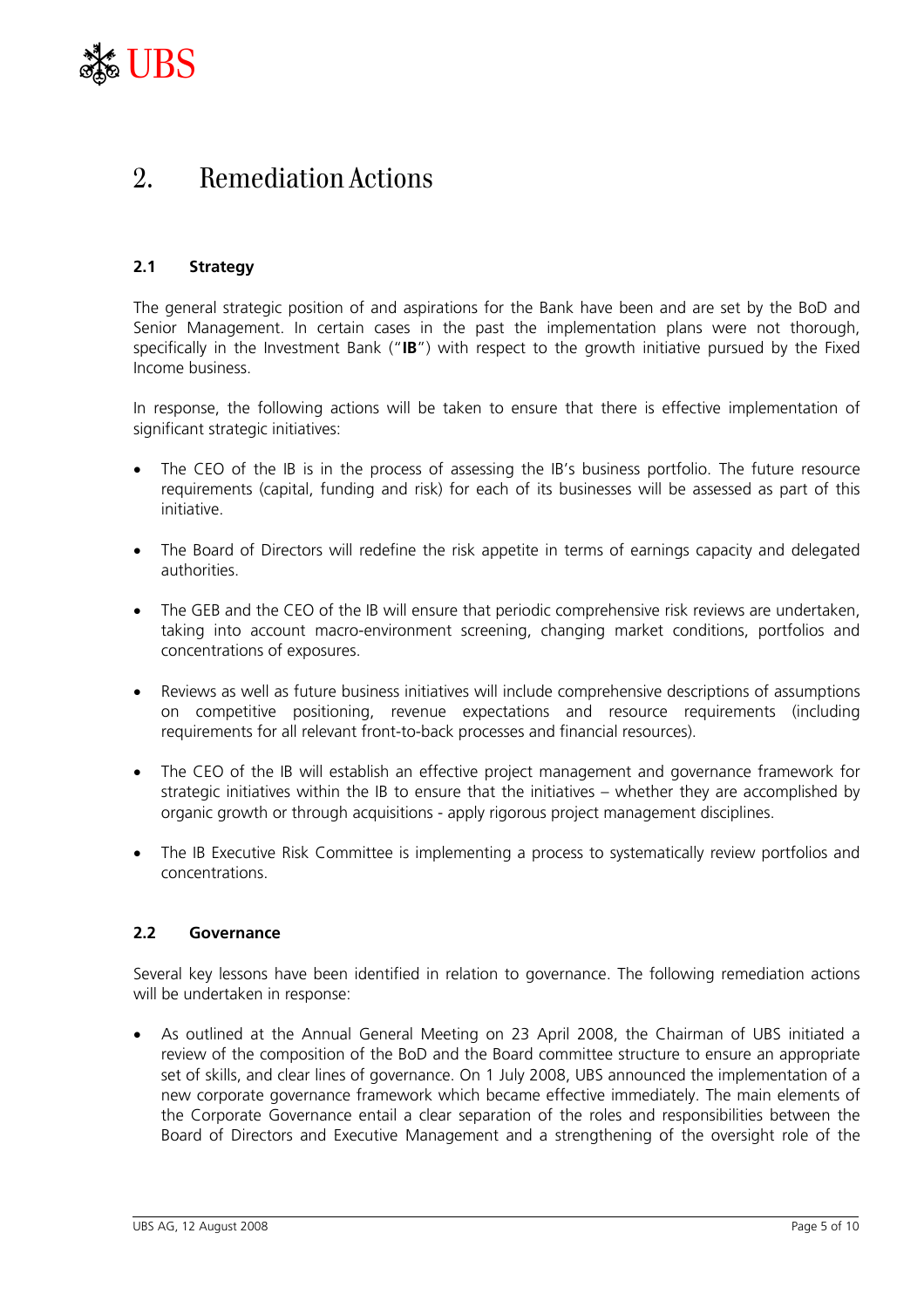

Board through the operation of its Committees. The new guidelines have been published on UBS's homepage at: http://www.ubs.com/1/e/about/cg/governance\_guidelines.html.

- The Group CEO and the IB CEO are reviewing governance and operating standards of the GEB and IB risk and governance committees. This review will include the establishment of an effective risk monitoring and evaluation process to ensure that these committees continue to discharge their obligations to the appropriate standard. The GEB Risk Sub-committee ("**GRSC**") has been disbanded and in its place the GEB has established a Risk Council and a two level Commitment Committee structure to deal specifically with transactions.
- Succession planning is being revised and improved.

The internal review found that there was a need for improvement in the end-to-end risk management framework. While not all of the lessons learned and related remedial actions would necessarily be considered governance issues in their own right, they all play an important part in the integrity of the end-to-end risk management framework, which is in itself an important part of the governance of the Bank. The most significant remedial actions required in this area are:

- The IB CEO will oversee a process by which the front office risk management system requirements for each line of business will be explicitly specified. Where appropriate, these requirements will be established as conditions to engaging in particular lines of business. The aim is to ensure that the risk management systems deliver information that enables the front office, Risk, Finance and IB Senior Management to understand all of the performance dimensions of a given business. Aligning the needs of all interested functions in this way should lead to an improvement in the effectiveness and efficiency of the risk management processes by increasing the amount of *ex ante* compared with *ex post* risk assessment and reducing the resources dedicated to data collection and management.
- UBS will refocus talent development activities in the sense that recruiting and internal development will be an explicit responsibility for Managing Directors and be part of the total mix of information used to assess performance and compensation. This will ensure that the Bank has the talent to achieve the appropriate level of turnover at the key position holder level.
- The Group CEO in conjunction with the relevant functional heads will review, reinforce and adjust roles and responsibilities in relation to Risk Management, Risk Control and Finance. Particular emphasis will be given to shared responsibilities between Risk and Finance and ensuring that the Finance function in the IB performs an active role in objectively analysing the various dimensions of the IB's financial performance.
- The IB CEO will, in conjunction with the business review, undertake a comprehensive review of the IB's information technology and risk management systems to identify technological changes that will enhance monitoring and control activities.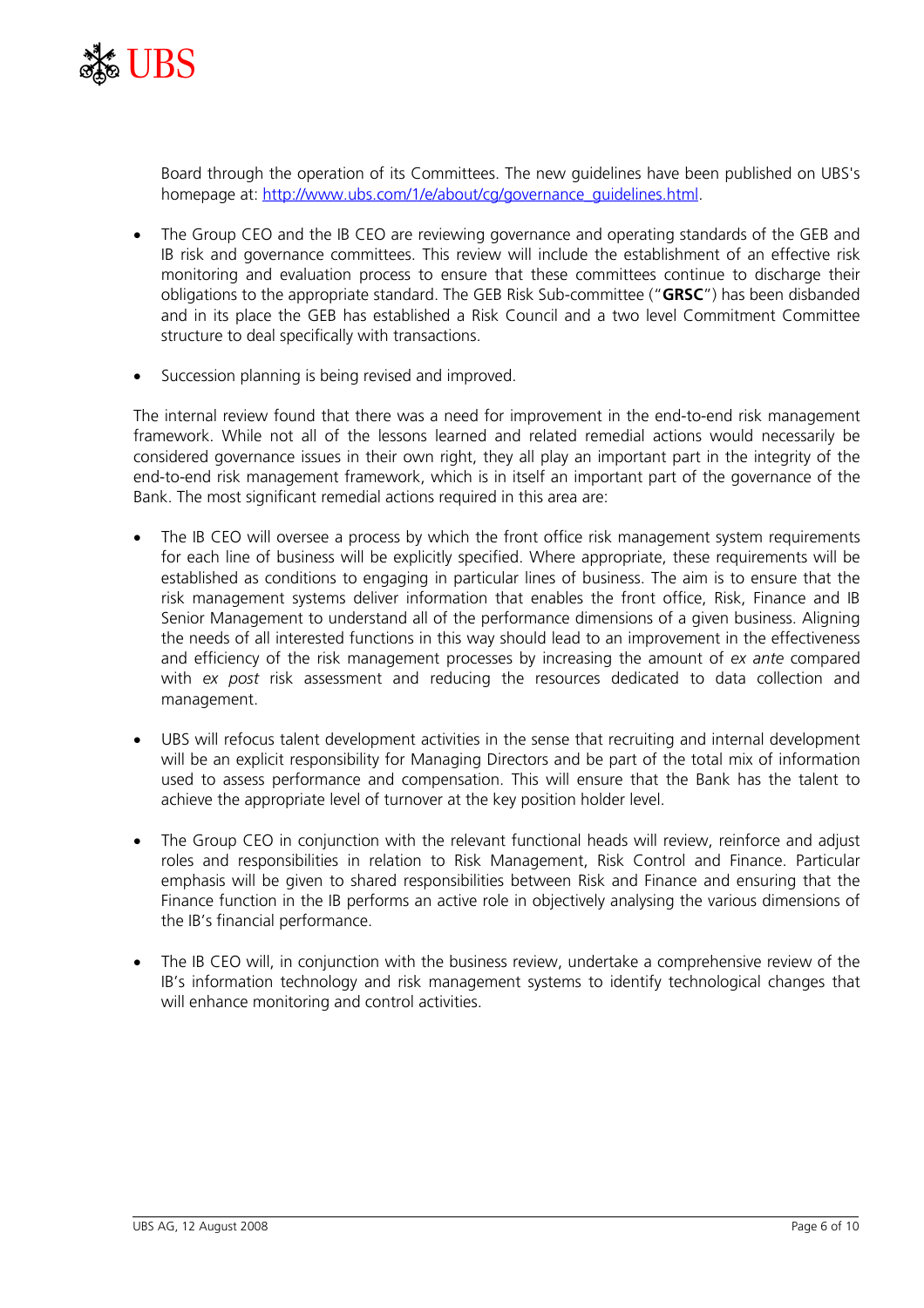

#### **2.3 Risk Management**

The Shareholder Report identifies a number of concerns in the front office risk management governance and processes. The most significant remedial actions are:

- The CEO and the CRO of the IB will establish a comprehensive set of risk management standards and requirements at desk level. Based on these standards desk heads will be expected to identify (1) tail, basis, and idiosyncratic risks (using fundamental analysis where appropriate), (2) set business limits, (3) establish realistic objectives aligned to risk / reward and (4) understand the balance sheet (assets, together with both secured and unsecured funding requirements) of their activities. Each desk needs to be able to show its balance sheet, off balance sheet positions, risk positions and be able to explain all of the attributes of its P&L.
- Each trading desk, to the extent that it is relevant, will be required to track and monitor the age of its inventory and manage inventory within agreed age limits.
- The CEO and the CRO of the IB will establish a process for business heads to conduct formal riskbased reviews at portfolio levels, to identify tail and other risks, set limits and objectives, identify and resolve conflicts, and test exit strategies. Conclusions from those reviews will be presented in concise form.
- The Group Chief Financial Officer will define the Group's book equity attribution principles to fully implement the capital allocation framework. This will be supplemented by the development of target return on equity guidelines to monitor business unit performance on a risk-adjusted basis.
- The Group CRO will establish the methodology for defining risk appetite at Business Group level in addition to the Group level analysis.
- The IB CEO will implement a process to translate risk appetite targets into relevant limits and metrics at business level and continuously adjust them as markets change.
- The IB CEO will ensure that relevant approval processes in particular Commitment Committee, new business initiatives and transactions requiring pre-approval ("**NBI / TRPA**") processes continue to be enhanced. A number of improvements to the NBI / TRPA processes and policy at the Group and IB level have already been proposed. These are aimed at ensuring that all new business and adaptations of existing business are captured, and that there is a tiered focus where higher risk and more complex initiatives receive greater attention. A process for post-implementation review of more complex products / transactions will be established. The IB CRO is assessing the NBI / TRPA process to confirm that:
	- It captures the appropriate treatment of models.
	- The processes across products and asset classes result in qualitatively equivalent treatment for equivalent exposures (e.g. lending and synthetic).
	- Proposals explain the appropriate mix of metrics required to risk manage the business and that relevant metrics can be adjusted dynamically to respond to changing markets.
- The Group CRO will establish the appropriate processes to identify concentration risk during the NBI / TRPA processes. The control framework will be enhanced with the introduction of maximum holding limits and asset class limits and the consideration of specific stress scenarios.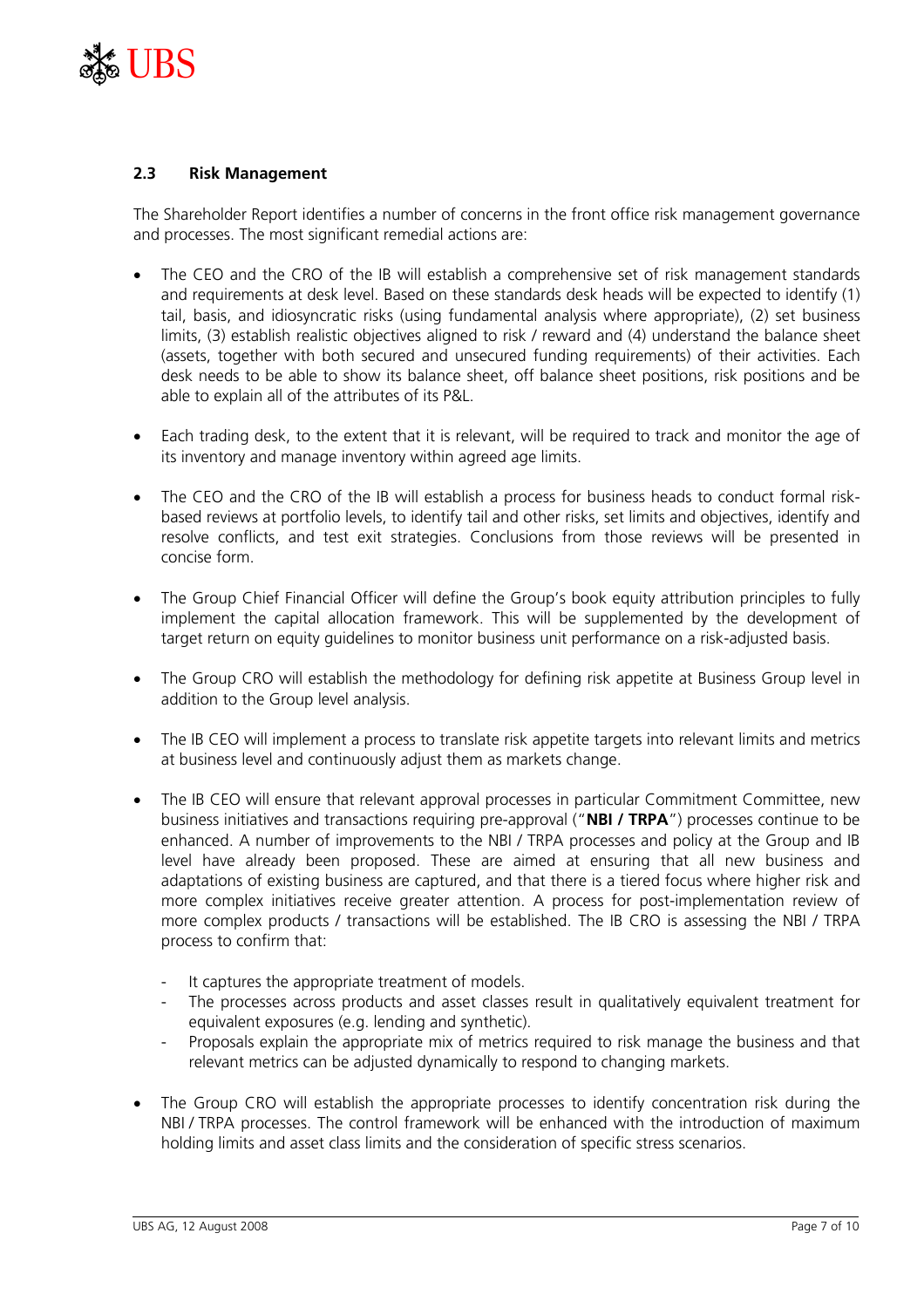

- The Group CRO has undertaken an initial review of the operational limits structure which has led to the introduction of new limits (i.e. notional and balance sheet limits), withdrawal of limits for noncore activities and update to existing sectors and single name limits. The IB CEO and the Group CRO will perform further reviews of the limit structure to align limits with the 2009 business plans and Risk Appetite objectives.
- The IB CEO and the Group CRO will establish processes to ensure that limit structures are dynamically managed. Following establishment of a comprehensive limit framework, a process for regular review of the limit structures by business units will be established to assess its effectiveness of limits in light of changes in risk factors, updated business plans, performance and market conditions.

#### **2.4 Risk Control and Finance**

Across Risk and Finance a number of lessons emerge from the information set out in the Shareholder Report. They range from issues relating to the organizational structure within the Risk function, analytics used to determine risk exposures, transaction approval processes, valuation and the quality of management information and reporting. There are a number of initiatives that have either been embarked on or will be undertaken within Risk and Finance as a result of the write-downs. Some of the key remedial actions that are being pursued are outlined below.

- The IB CEO and the Group CRO are reviewing the target risk control organizational structure. Market and Credit Risk functions have been combined. The activities within the combined team are now being aligned to ensure that the relationships between market and credit risk are managed and controlled more effectively.
- The IB will create portfolio risk teams to achieve the appropriate management of concentration and portfolio risks across all activities. Risk Methodology and Reporting teams will be combined so that risks are measured and reported along product lines taking into account the aggregate impact of market and credit risk.
- Improvements are targeted in relation to both VaR and Stress testing. Stress testing will be managed more dynamically and designed to deliver assessments of potential extreme losses at a granular level across portfolios.
- The Group CRO will institutionalise thematic or "deep dives" risk analysis in order to understand the attributes of individual portfolios at a more granular level and apply greater focus to idiosyncratic risk factors.
- The Group CRO together with the IB CRO will establish the structure and implement the process for the systematic and periodic review and testing of assumptions driving risk control and valuation models.
- A number of initiatives are underway to establish Commitment Committees at various levels of the institution to ensure that transactions and deals are objectively assessed by senior decision makers and to ensure that new transactions are consistent with the Bank's risk appetite at any given point in time.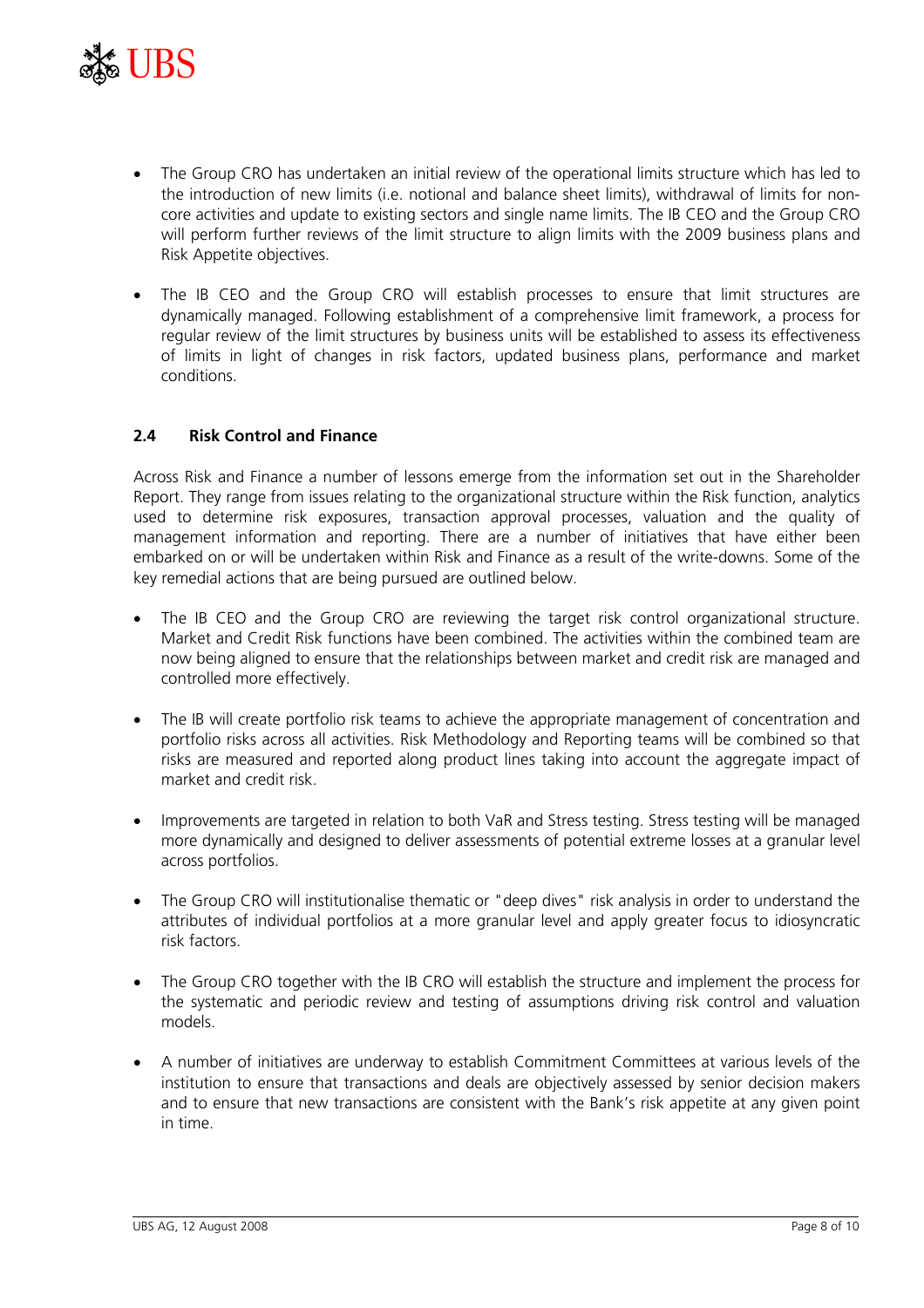

- The existing framework is being reviewed and enhanced where necessary to ensure Finance's roles and responsibilities in relation to all aspects of valuation matters are clearly stated. Particular emphasis is being given to establishing a "Valuation Risk Appetite", escalation requirements and uniform reporting (where appropriate).
- The IB CEO, the Group CFO and the Group CRO will develop an integrated suite of management information that presents key business performance, risk, and financial information at all levels, focused on information required for effective decision-making and providing risk adjusted financial performance across product groups. Finance will apply greater focus to analysing P&L across all relevant performance and risk dimensions to ensure that a sound explanation is provided in relation to quality of earnings. The Finance and Risk functions will work towards developing consistent data structures so that data from each can be readily combined.
- The IB CEO, the Group CFO and the Group CRO will implement formal processes to ensure that business and technical IT systems "owners" for all existing and new / planned systems are clearly identified and communicated. This change will promote greater alignment and co-operation between Finance and Risk to ensure that new systems and developments to existing systems can manage the needs of multiple users.
- The processes to ensure that trading portfolios are subject to independent, timely and appropriate levels of price testing will be reviewed and adjusted (where necessary) in order to provide better information (1) on financial risk stemming from use of models, including input verification, (2) confidence level on price testing, (3) clear aggregation on level of untested positions.

#### **2.5 Funding and Balance Sheet**

As indicated in the Shareholder Report, the historic approach to internal funding rates allowed businesses to fund themselves internally at prices better than those available in the market. The funding model did not differentiate between liquid and illiquid assets or the term of those assets. This combination of factors enabled traders to earn a positive carry by retaining longer dated illiquid positions financed with cheaper short-term funding.

A number of remedial actions are underway or proposed to address issues across funding and balance sheet management.

- UBS has introduced limits in relation to the Balance Sheet and Risk Weighted Assets ("**RWA**") at both Group and IB level. The reporting processes to monitor balance sheet usage are being refined.
- The IB CEO will ensure that balance sheet and funding limits are set and monitored at a sufficiently granular level within the IB, which may entail the establishment of a dedicated Treasury function in the IB. Processes will also be implemented to monitor performance against these limits on as a near "real time" and sufficiently granular basis as possible.
- Group Treasury has implemented and is refining an internal funding model in respect of all trading activities within the IB which takes into account the liquidity and maturity of the assets held.
- An Asset and Liability Committee has been established in the IB to ensure that the IB meets hard balance sheet and RWA targets.